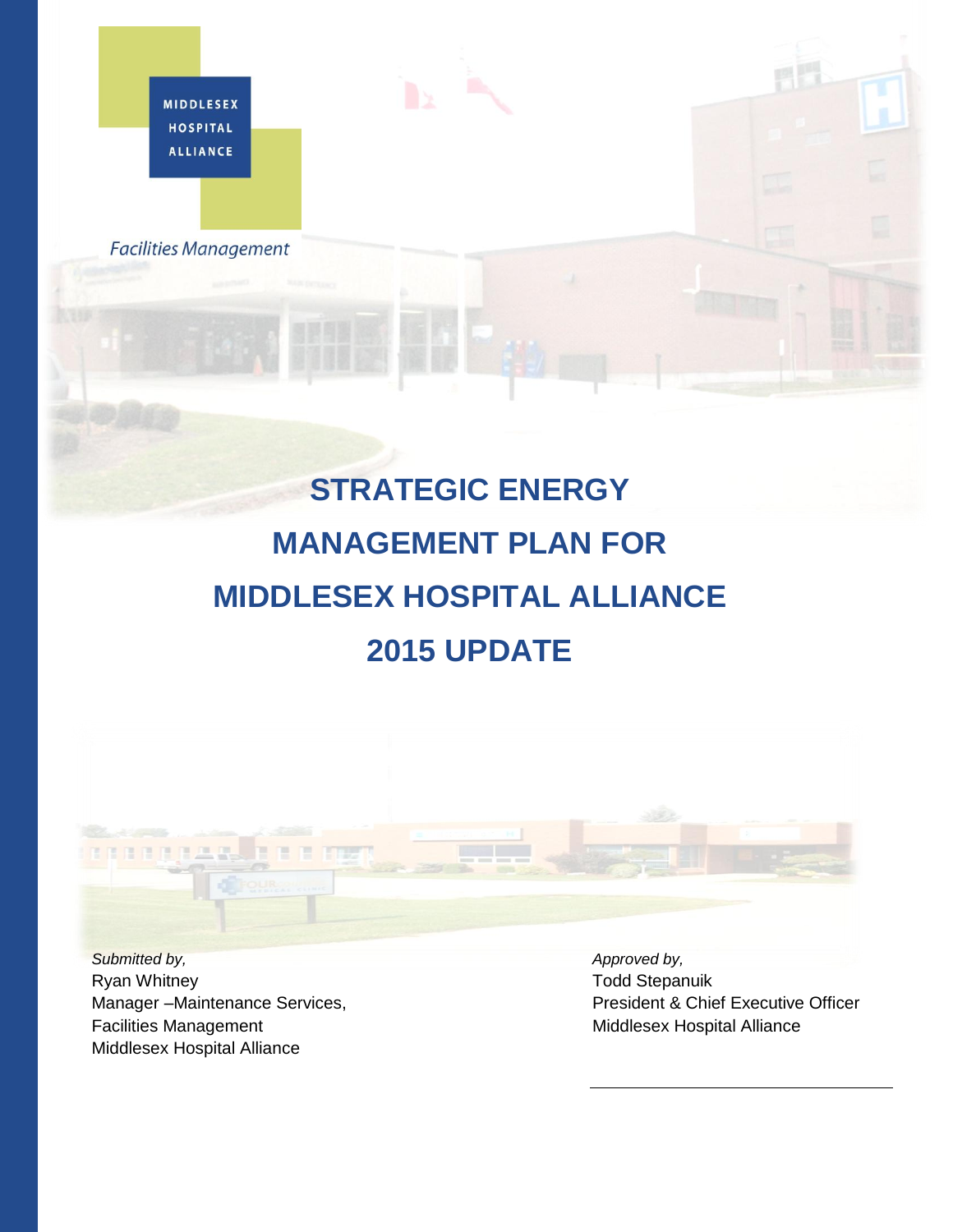## **Introduction**

The purpose of Middlesex Hospital Alliance's energy management plan and policies is to promote good stewardship of our environment and community resources. In keeping with our core values of Efficiency and Financial Responsibility, Middlesex Hospital Alliance's energy management program will reduce operating costs and enable us to provide the healthcare we would expect for our own families to a greater number of persons in the community.

The following data is an update for 2015 of the Energy Data for 2013 submitted as part of our requirements under the Green Energy Act. We have also included updates to our 2014 Strategic Energy Management Plan Timeline where applicable.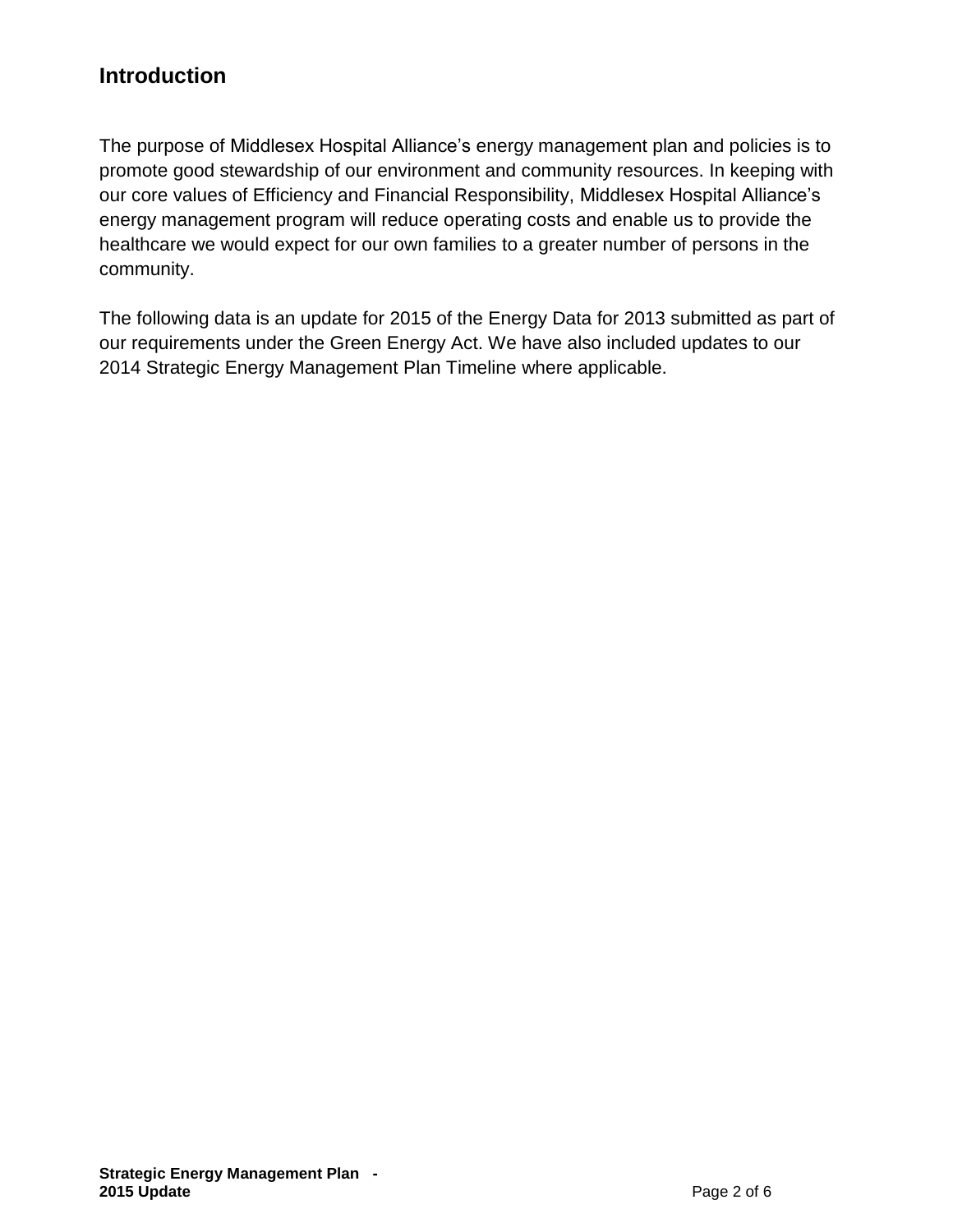## **Annual Energy Consumption Data**





## **Strategic Energy Management Plan - 2015 Update** Page 3 of 6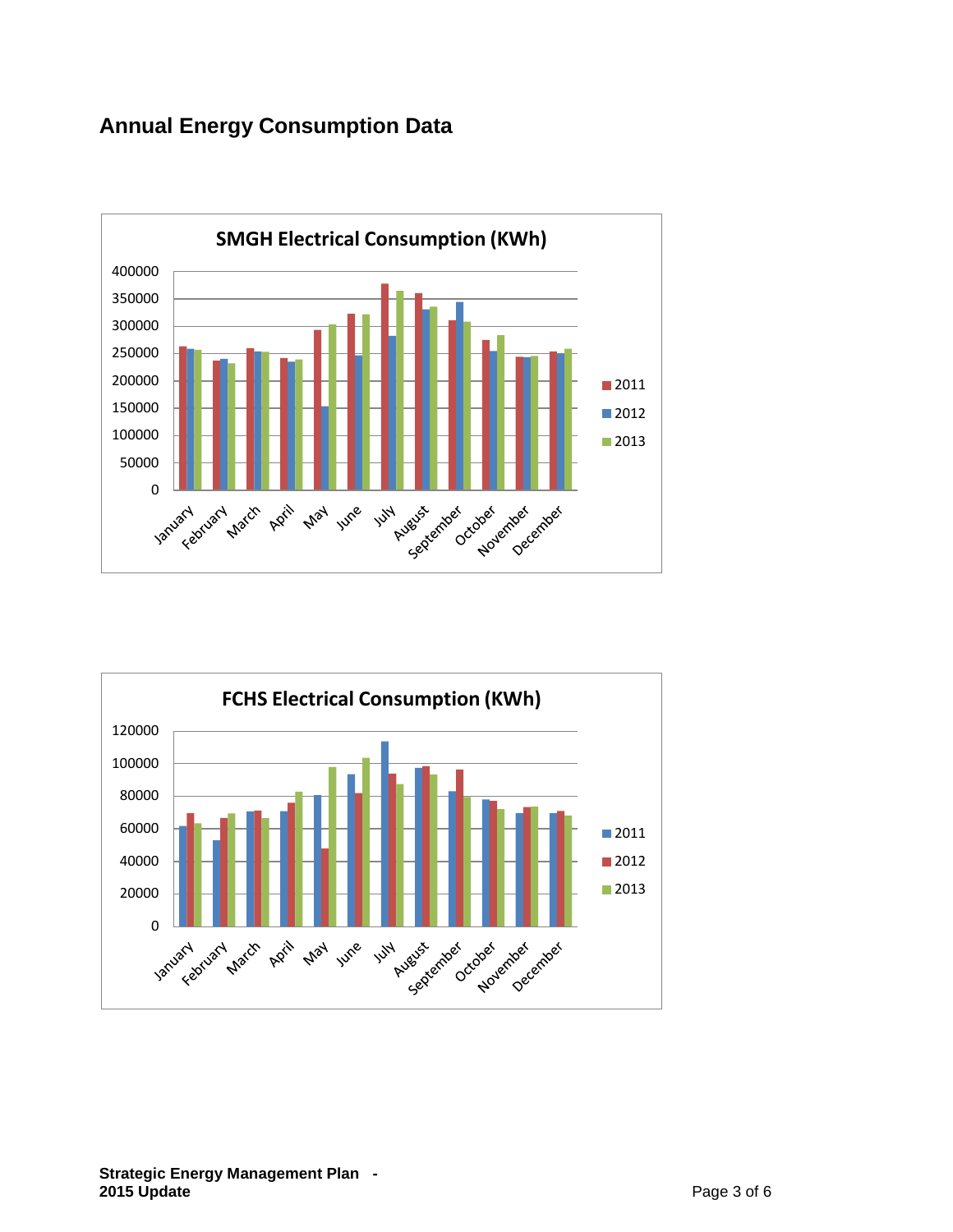

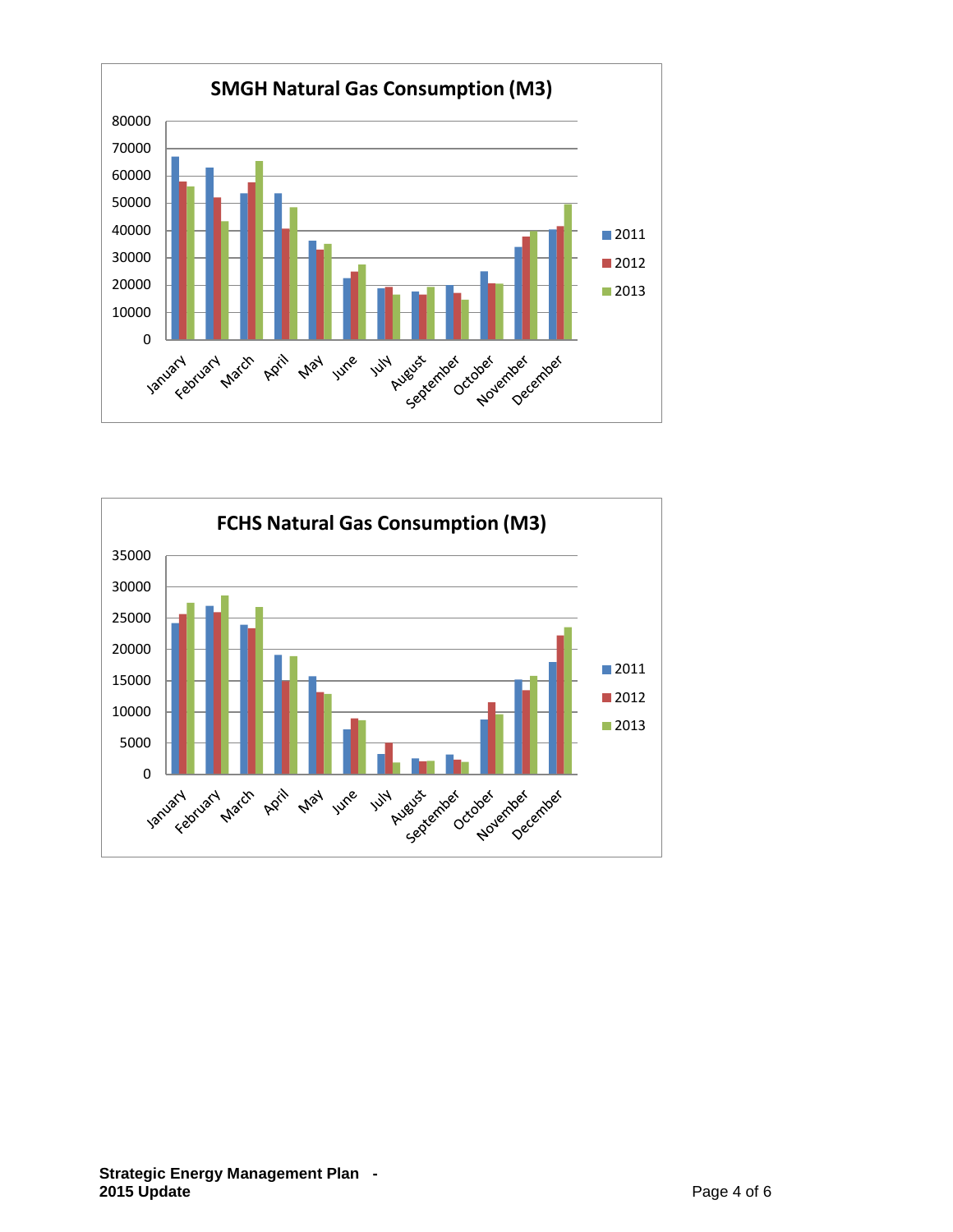